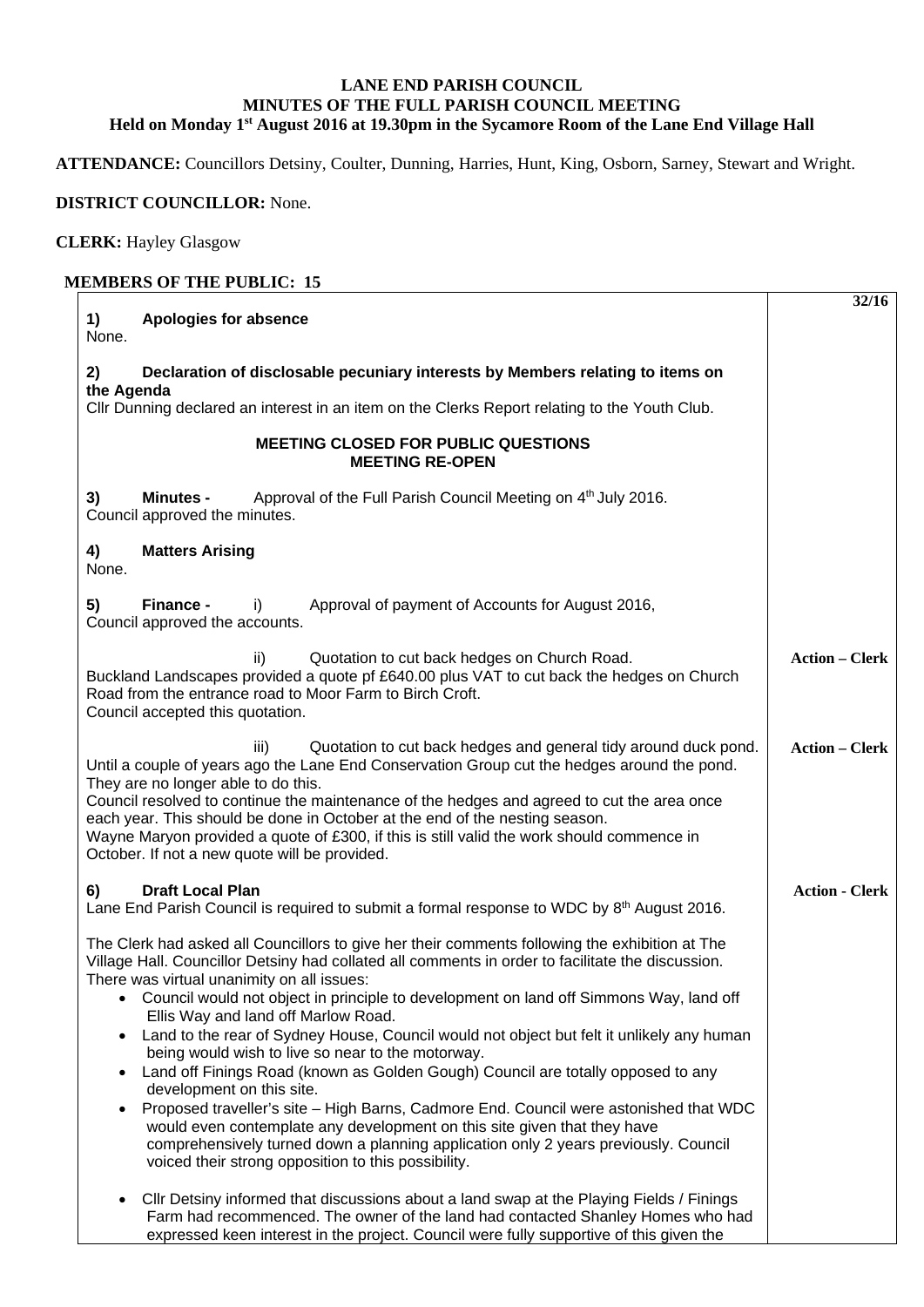|                      | benefit it could bring to the Parish and will add their support in this submission to WDC.                                                                                                                                                                                                                                                                                                                                                                                                                                         | 33/16                                  |
|----------------------|------------------------------------------------------------------------------------------------------------------------------------------------------------------------------------------------------------------------------------------------------------------------------------------------------------------------------------------------------------------------------------------------------------------------------------------------------------------------------------------------------------------------------------|----------------------------------------|
| 7)                   | <b>Lane End Playing Fields</b><br>Cllr Coulter reported that tenders for the construction of the MUGA have been sent out by The<br>Clerk. The tender return date is $30th$ August 2016. Four contractors have been invited to tender.                                                                                                                                                                                                                                                                                              | <b>Action – Clerk</b>                  |
|                      | Cllr Detsiny reported that LESA have signed the Licence that was agreed at the July meeting. The<br>Clerk will arrange a meeting between LESA, LEAG and Parish Councillors.                                                                                                                                                                                                                                                                                                                                                        |                                        |
| 8)                   | <b>Clerking Matters</b><br>The Clerk will be taking 3 months maternity leave at the end of the December 2016. Deirdre<br>Hansen, Clerk of Bradenham & Turville Parish Councils will provide cover. The hours will be<br>reduced to approximately 16 hours a week over this time.<br>The Clerk will provide training before maternity leave commences.                                                                                                                                                                              | <b>Action - Clerk</b>                  |
| 9)                   | <b>Mole and Picket Charities</b><br>The Trustees have advised The Clerk they are unable to meet with Council until September<br>because of various holidays.<br>Council has given them a number of opportunities to try and resolve this matter but will let it be<br>delayed any further. Council reluctantly resolved to start legal proceedings.                                                                                                                                                                                | <b>Action – Clerk</b>                  |
| 10)                  | Tree Safety Survey - Moorend Common<br>Ridgeway Woodlands provided a quote of £170.00 plus VAT to carry out the tree safety survey of<br>the footpaths at Moorend Common.<br>Council appreciated that ideally the contractor carrying out the inspection would not be the same<br>one that actually carried out the work but never the less agreed to ask Ridgeway Woodlands to<br>fulfill both functions providing they produce a reasonable quotation.                                                                           | <b>Action – Clerk</b>                  |
| 11)<br>Ale.<br>this. | <b>Christmas in the Village</b><br>Councillor Hunt reported the proposal to erect a Christmas tree in the pond by the Grouse and<br>The estimated budget is £1947.85. This doesn't include any cost from the electricity supplier to<br>run the supply from streetlight to new post and box. The Clerk is in contact with TFB regarding                                                                                                                                                                                            | <b>Action – Cllr</b><br>Hunt / Clerk   |
|                      | Council accepted the proposal.                                                                                                                                                                                                                                                                                                                                                                                                                                                                                                     |                                        |
| 12)<br>İ.            | <b>Clerk's report</b><br>Two residents of Ditchfield Common have asked if they can have skips outside their<br>properties on Ditchfield Common. Council agreed to this as long as the area is made                                                                                                                                                                                                                                                                                                                                 | <b>Action – Clerk</b>                  |
| ii.<br>iii.          | safe.<br>There has been some issues between tenants at Chalky Fields Allotments. The Clerk<br>hopes this has now been resolved.<br>It has been reported that the Youth Clubs seem to be closed quite frequently. Both<br>clubs are now closed for the summer holidays but unfortunately they seem to be<br>closed often during term time also. This is due to a lack of volunteers. Council<br>resolved to spend £100 on printing leaflets for parents of Lane End Primary school to<br>volunteer. Cllr Dunning will arrange this. | <b>Action – Cllr</b><br><b>Dunning</b> |
| iv.                  | Flare has confirmed they will only offer a 1 year guarantee on the boiler to be installed<br>at LEYCC. There is a 5 year manufacturer's warranty included as standard. The Clerk<br>instructed Flare to install the boiler and have asked them to carry out an annual<br>service.                                                                                                                                                                                                                                                  |                                        |
| ν.                   | An application and map has been submitted to TFB for the speed tubes on The Row.<br>The cost of collecting traffic speed and volume data by direction at a single location<br>over a period of $7 - 14$ days and supplying the data in excel format is £380 + VAT.<br>Council resolved to install one speed tube in the direction going down from the High<br>Street.                                                                                                                                                              | <b>Action - Clerk</b>                  |
| vi.                  | The Clerk reported the bad state of the grass cutting to WDC both on Handleton<br>Common and Wheeler End Common. An Officer did carry out a site inspection but<br>said it was due to the wet grass. They did go back and cut the grass again.                                                                                                                                                                                                                                                                                     |                                        |
| vii.                 | The graffiti on the Wheeler End sign has been removed.                                                                                                                                                                                                                                                                                                                                                                                                                                                                             |                                        |
| viii.<br>ix.         | The leaning electricity pole near Forge Cottage has been reported to SSE.<br>Both AED units are fully operational and have been registered with the ambulance<br>service. The Clerk has carried out regular inspections.                                                                                                                                                                                                                                                                                                           |                                        |
| х.                   | The Clerk reported the damaged to the pavement and the verges near the newly<br>constructed Care Home on The Row. TFB and the West Wycombe Estate have been<br>notified.                                                                                                                                                                                                                                                                                                                                                           |                                        |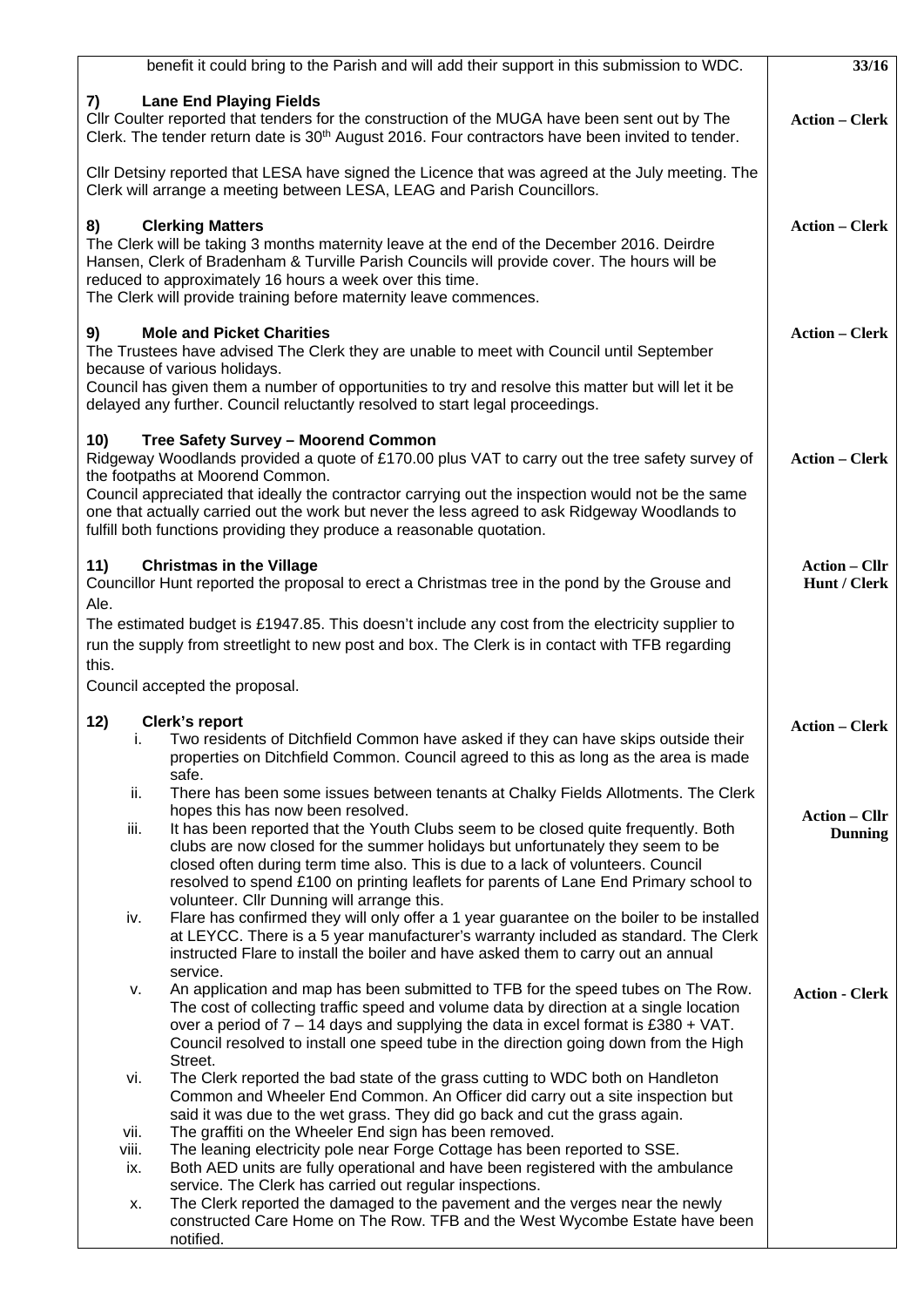| The dumped car on Handleton Common has been reported to the Police.<br>xi.<br>Lorraine Smith has resigned from the Parish Council. Council will advertise the<br>xii.<br>vacancy. |                                                                |                                                                                                          |                                                                                                                                                                                                                                                                                                                                                                                                                                                                                                                                                                                                                                                                                                                                                          | 34/16<br><b>Acton - Clerk</b> |  |  |  |
|-----------------------------------------------------------------------------------------------------------------------------------------------------------------------------------|----------------------------------------------------------------|----------------------------------------------------------------------------------------------------------|----------------------------------------------------------------------------------------------------------------------------------------------------------------------------------------------------------------------------------------------------------------------------------------------------------------------------------------------------------------------------------------------------------------------------------------------------------------------------------------------------------------------------------------------------------------------------------------------------------------------------------------------------------------------------------------------------------------------------------------------------------|-------------------------------|--|--|--|
| 13)<br><b>Invitations to Meetings, Correspondence &amp; Reports received</b><br>Council noted the report.                                                                         |                                                                |                                                                                                          |                                                                                                                                                                                                                                                                                                                                                                                                                                                                                                                                                                                                                                                                                                                                                          |                               |  |  |  |
|                                                                                                                                                                                   | 14)                                                            | <b>Matters raised by Councillors</b>                                                                     | Cllr Harries reported on the very good town twinning event held in St Pierre this June. Lane End's<br>attendance was greatly valued by our European colleagues.                                                                                                                                                                                                                                                                                                                                                                                                                                                                                                                                                                                          |                               |  |  |  |
|                                                                                                                                                                                   | 15)<br><b>Decisions and Appeals</b><br><b>New Applications</b> |                                                                                                          | Planning: To consider new applications and receive Wycombe District Council                                                                                                                                                                                                                                                                                                                                                                                                                                                                                                                                                                                                                                                                              | <b>Action - Clerk</b>         |  |  |  |
|                                                                                                                                                                                   | 16/05176/VCDN                                                  | Former<br>Graphics<br>& Essex<br>Works<br>Finings Road<br>Lane End<br>Buckinghamshire<br><b>HP14 3EY</b> | APPLICATION FOR: Variation of condition 24 attached to PP<br>14/05473/FUL and 15/06989/VCDN (Redevelopment of the<br>site comprising demolition of existing Essex Works,<br>conversion of the redundant barn to 1 x 2 bed house and<br>erection of 17 dwelling houses (4 x 2 bed, 7 x 3 bed and 6<br>Culver $x$ 4 bed) with associated access, turning, parking and<br>landscaping) to vary the boundary treatment to the front<br>of the site for the amenity space facing Finings Road.<br>Council comments - Although Council does not have<br>a problem with the reduced fence we feel that the<br>residents have bought the properties believing they<br>would have a 2m fence, as we have to think of them<br>we would object it on these grounds. |                               |  |  |  |
|                                                                                                                                                                                   | 16/06845/FUL                                                   | Allithorne Finings<br>Road Lane End                                                                      | Householder application for construction of single storey<br>side extension, new pitched roof and alterations to existing<br>garage.                                                                                                                                                                                                                                                                                                                                                                                                                                                                                                                                                                                                                     |                               |  |  |  |
|                                                                                                                                                                                   |                                                                |                                                                                                          | No Objection                                                                                                                                                                                                                                                                                                                                                                                                                                                                                                                                                                                                                                                                                                                                             |                               |  |  |  |
|                                                                                                                                                                                   |                                                                |                                                                                                          | Certificate of Lawfulness Existing for the continued use as<br>storage, packing and distribution of logs<br>Council object to the issue of a Certificate of<br>Lawfulness for the following reasons:                                                                                                                                                                                                                                                                                                                                                                                                                                                                                                                                                     |                               |  |  |  |
|                                                                                                                                                                                   | 16/06807/CLE                                                   | OS Parcel 7555<br>Marlow Road<br>Cadmore End                                                             | Whilst the land may have been used for the storage<br>of logs many years ago we do not believe it has been<br>used for commercial distribution of logs in more<br>recent times as there is no access for larger<br>vehicles. This should not be considered "continued<br>use".                                                                                                                                                                                                                                                                                                                                                                                                                                                                           |                               |  |  |  |
|                                                                                                                                                                                   |                                                                |                                                                                                          | Use for a log distribution business or any other<br>commercial activity should also not be allowed in<br>line with WDC previous decisions. These decisions<br>also reflected AONB and Greenbelt considerations.                                                                                                                                                                                                                                                                                                                                                                                                                                                                                                                                          |                               |  |  |  |
|                                                                                                                                                                                   |                                                                |                                                                                                          | Noise from wood cutting and additional vehicle visits<br>will distress the nearby residents.                                                                                                                                                                                                                                                                                                                                                                                                                                                                                                                                                                                                                                                             |                               |  |  |  |
|                                                                                                                                                                                   | <u>16/06774/FUL</u>                                            | Priestleys Farm<br>Finings Road Lane<br>End                                                              | Householder application for construction of single storey<br>rear extension to existing residential annexe and<br>conversion of attached store room.                                                                                                                                                                                                                                                                                                                                                                                                                                                                                                                                                                                                     |                               |  |  |  |
|                                                                                                                                                                                   |                                                                |                                                                                                          | No objection.<br>Reduce crown height of Bay by 2 metres, remove branches                                                                                                                                                                                                                                                                                                                                                                                                                                                                                                                                                                                                                                                                                 |                               |  |  |  |
|                                                                                                                                                                                   | 16/06856/CTREE                                                 | 2 Wesley Villas High                                                                                     | overhanging neighbours property, and bring in side laterals<br>by 1 metre all the way around the tree.                                                                                                                                                                                                                                                                                                                                                                                                                                                                                                                                                                                                                                                   |                               |  |  |  |
|                                                                                                                                                                                   |                                                                | <b>Street Lane End</b>                                                                                   | Refer to tree specialist.                                                                                                                                                                                                                                                                                                                                                                                                                                                                                                                                                                                                                                                                                                                                |                               |  |  |  |
|                                                                                                                                                                                   |                                                                |                                                                                                          |                                                                                                                                                                                                                                                                                                                                                                                                                                                                                                                                                                                                                                                                                                                                                          |                               |  |  |  |